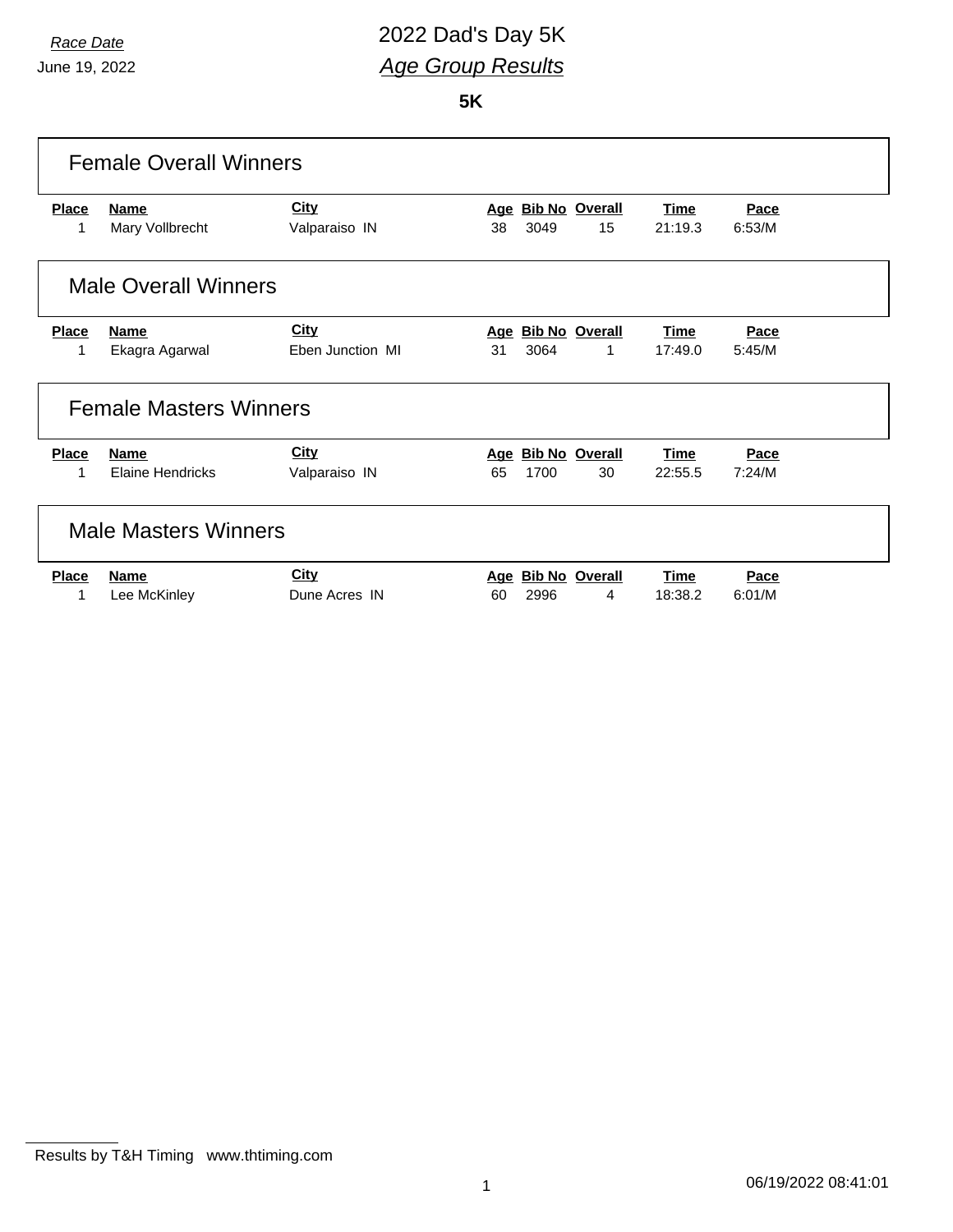$\Gamma$ 

## *Race Date* 2022 Dad's Day 5K *Age Group Results*

**5K**

|                | Female 10 and Under   |                |                |      |                          |             |         |  |
|----------------|-----------------------|----------------|----------------|------|--------------------------|-------------|---------|--|
| <b>Place</b>   | <b>Name</b>           | <b>City</b>    |                |      | Age Bib No Overall       | <b>Time</b> | Pace    |  |
| 1              | Victoria Oaks         | Portage IN     | 10             | 2918 | 74                       | 27:17.8     | 8:48/M  |  |
| 2              | Jessica Walden        | Crown Point IN | 10             | 3018 | 202                      | 45:25.3     | 14:39/M |  |
|                | Male 10 and Under     |                |                |      |                          |             |         |  |
| <b>Place</b>   | <b>Name</b>           | <b>City</b>    |                |      | Age Bib No Overall       | Time        | Pace    |  |
| 1              | Porter Wilks          | Valparaiso IN  | 9              | 3068 | 13                       | 21:10.1     | 6:50/M  |  |
| 2              | <b>Colston Seydel</b> | Valparaiso IN  | 10             | 1591 | 14                       | 21:11.2     | 6:50/M  |  |
| 3              | <b>Lucas Torres</b>   | Valparaiso IN  | 8              | 1595 | 85                       | 27:54.1     | 9:00/M  |  |
| 4              | Abram Rausch          | Chesterton IN  | 8              | 3047 | 97                       | 29:11.2     | 9:25/M  |  |
| 5              | Cody Trudeau          | Valparaiso IN  | $\overline{7}$ | 1631 | 132                      | 32:20.1     | 10:26/M |  |
| 6              | Robert I Oaks         | Portage IN     | 8              | 2919 | 135                      | 32:42.0     | 10:33/M |  |
| $\overline{7}$ | Harris Anderson       | Valparaiso IN  | 8              | 3027 | 136                      | 32:46.5     | 10:34/M |  |
| 8              | Ethan Kidder          | Valparaiso IN  | 8              | 3054 | 154                      | 34:19.6     | 11:04/M |  |
| 9              | <b>Everett Rausch</b> | Chesterton IN  | 6              | 3048 | 200                      | 44:17.9     | 14:17/M |  |
| 10             | Ari Trudeau           | Valparaiso IN  | 10             | 1629 | 208                      | 47:24.3     | 15:18/M |  |
|                | Female 11 to 12       |                |                |      |                          |             |         |  |
| <b>Place</b>   | <b>Name</b>           | City           |                |      | Age Bib No Overall       | Time        | Pace    |  |
| 1              | Layla Massey          | Hobart IN      | 11             | 3056 | 72                       | 27:03.4     | 8:44/M  |  |
| 2              | Ella Micka            | Valparaiso IN  | 11             | 1689 | 116                      | 30:59.4     | 10:00/M |  |
| 3              | Adelyn Brazil         | Crown Point IN | 12             | 3005 | 187                      | 41:04.4     | 13:15/M |  |
|                |                       |                |                |      |                          |             |         |  |
|                | Male 11 to 12         |                |                |      |                          |             |         |  |
| <b>Place</b>   | <b>Name</b>           | <b>City</b>    |                |      |                          | Time        | Pace    |  |
| 1              | <b>Willy Wilks</b>    | Valparaiso IN  | 11             | 3069 | Age Bib No Overall<br>16 | 21:20.4     | 6:53/M  |  |
| 2              | Levi Kidder           | Valparaiso IN  | 11             | 3052 | 106                      | 30:16.0     | 9:46/M  |  |
| 3              | Nathan Sandberg       | Cedar Lake IN  | 11             | 1678 | 126                      | 32:06.3     | 10:21/M |  |
|                | Female 13 to 14       |                |                |      |                          |             |         |  |
| <b>Place</b>   | <b>Name</b>           | <b>City</b>    |                |      | Age Bib No Overall       | <b>Time</b> | Pace    |  |
| 1              | Cassandra Cohen       | Hobart IN      | 14             | 3040 | 32                       | 22:57.6     | 7:24/M  |  |
| 2              | Sophia Chavez         | Valparaiso IN  | 14             | 1660 | 68                       | 26:49.3     | 8:39/M  |  |
| 3              | <b>Emilia Massey</b>  | Hobart IN      | 13             | 3055 | 73                       | 27:10.0     | 8:46/M  |  |
| 4              | Alissa Trail          | Hobart IN      | 14             | 1642 | 86                       | 28:04.1     | 9:03/M  |  |

Results by T&H Timing www.thtiming.com

٦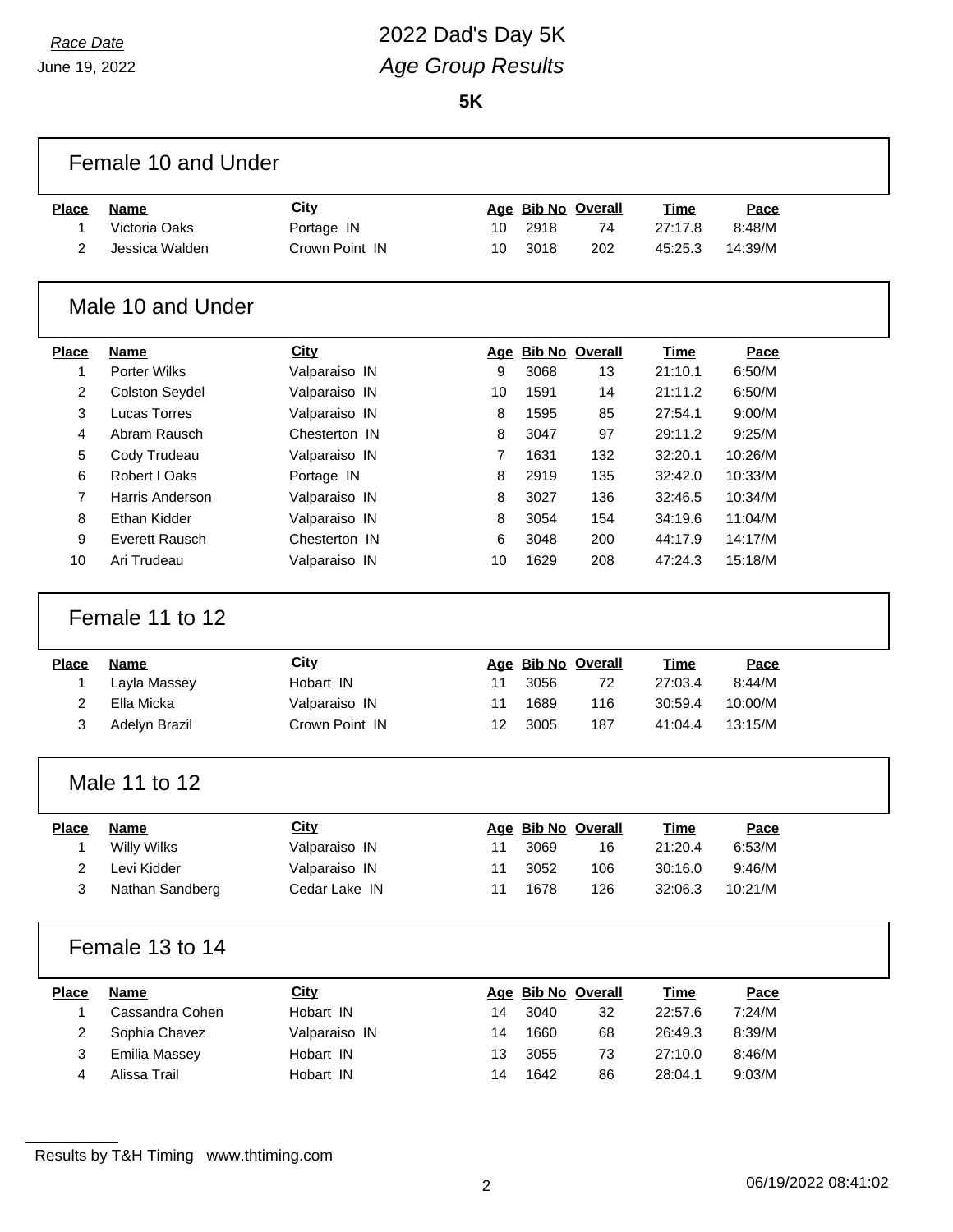## *Race Date* 2022 Dad's Day 5K *Age Group Results*

**5K**

|                | Female 13 to 14          |                      |    |      |                    |             |         |  |
|----------------|--------------------------|----------------------|----|------|--------------------|-------------|---------|--|
| <b>Place</b>   | <b>Name</b>              | <b>City</b>          |    |      | Age Bib No Overall | Time        | Pace    |  |
| 5              | Danielle Gawrysiak       | Hobart IN            | 14 | 1643 | 138                | 32:54.3     | 10:37/M |  |
| 6              | Kalie Sibley             | Portage IN           | 13 | 3071 | 146                | 33:20.7     | 10:45/M |  |
|                | Male 13 to 14            |                      |    |      |                    |             |         |  |
| <b>Place</b>   | <b>Name</b>              | <b>City</b>          |    |      | Age Bib No Overall | <b>Time</b> | Pace    |  |
| 1              | Ryan Sandberg            | Cedar Lake IN        | 14 | 1675 | 2                  | 18:11.4     | 5:52/M  |  |
| $\overline{2}$ | Lu Cohen                 | Hobart IN            | 14 | 3039 | 7                  | 20:05.9     | 6:29/M  |  |
| 3              | <b>Carter Wulitich</b>   | Lowell IN            | 13 | 3014 | 42                 | 23:36.6     | 7:37/M  |  |
| 4              | <b>William Torres</b>    | Valparaiso IN        | 13 | 1594 | 152                | 34:02.6     | 10:59/M |  |
|                | Female 15 to 19          |                      |    |      |                    |             |         |  |
| <b>Place</b>   | <b>Name</b>              | <b>City</b>          |    |      | Age Bib No Overall | Time        | Pace    |  |
| 1              | Samantha Walden          | Crown Point IN       | 15 | 3022 | 50                 | 25:11.3     | 8:08/M  |  |
| $\overline{2}$ | Kaylie Schmidt           | Saint John IN        | 16 | 2939 | 180                | 38:53.4     | 12:33/M |  |
|                |                          |                      |    |      |                    |             |         |  |
|                | Male 15 to 19            |                      |    |      |                    |             |         |  |
| <b>Place</b>   | <b>Name</b>              | <b>City</b>          |    |      | Age Bib No Overall | Time        | Pace    |  |
| $\mathbf{1}$   | Jack Buinicki            | Valparaiso IN        | 17 | 1633 | 6                  | 19:42.4     | 6:21/M  |  |
| $\overline{2}$ | <b>Ethan Wulitich</b>    | Lowell IN            | 15 | 3013 | 8                  | 20:29.2     | 6:37/M  |  |
| 3              | Noah Weaver              | Hebron IN            | 19 | 3002 | 11                 | 20:53.0     | 6:44/M  |  |
| $\overline{4}$ | Seth Weaver              | Hebron IN            | 15 | 3001 | 27                 | 22:41.8     | 7:19/M  |  |
| 5              | Jason II Pabon           | Chestertonchesterton | 19 | 1685 | 108                | 30:22.5     | 9:48/M  |  |
| 6              | <b>Harrison Deporter</b> | Valparaiso IN        | 17 | 3063 | 124                | 31:55.0     | 10:18/M |  |
| $\overline{7}$ | <b>Jack Preuss</b>       | Saint John IN        | 15 | 2941 | 179                | 38:44.2     | 12:30/M |  |
|                | Female 20 to 24          |                      |    |      |                    |             |         |  |
| <b>Place</b>   | <b>Name</b>              | City                 |    |      | Age Bib No Overall | <b>Time</b> | Pace    |  |
| 1              | Emily Walden             | Crown Point IN       | 20 | 3021 | 62                 | 26:10.6     | 8:27/M  |  |
| $\overline{2}$ | Renee Martin             | Valparaiso IN        | 24 | 1667 | 87                 | 28:10.3     | 9:05/M  |  |
| 3              | Kirsten Schmidt          | Saint John IN        | 21 | 2940 | 98                 | 29:11.7     | 9:25/M  |  |
| 4              | Natalie Jovel            | Crown Point IN       | 20 | 2991 | 129                | 32:11.4     | 10:23/M |  |
| 5              | Cynthia Sorbellini       | Highland IN          | 22 | 3025 | 166                | 36:12.7     | 11:41/M |  |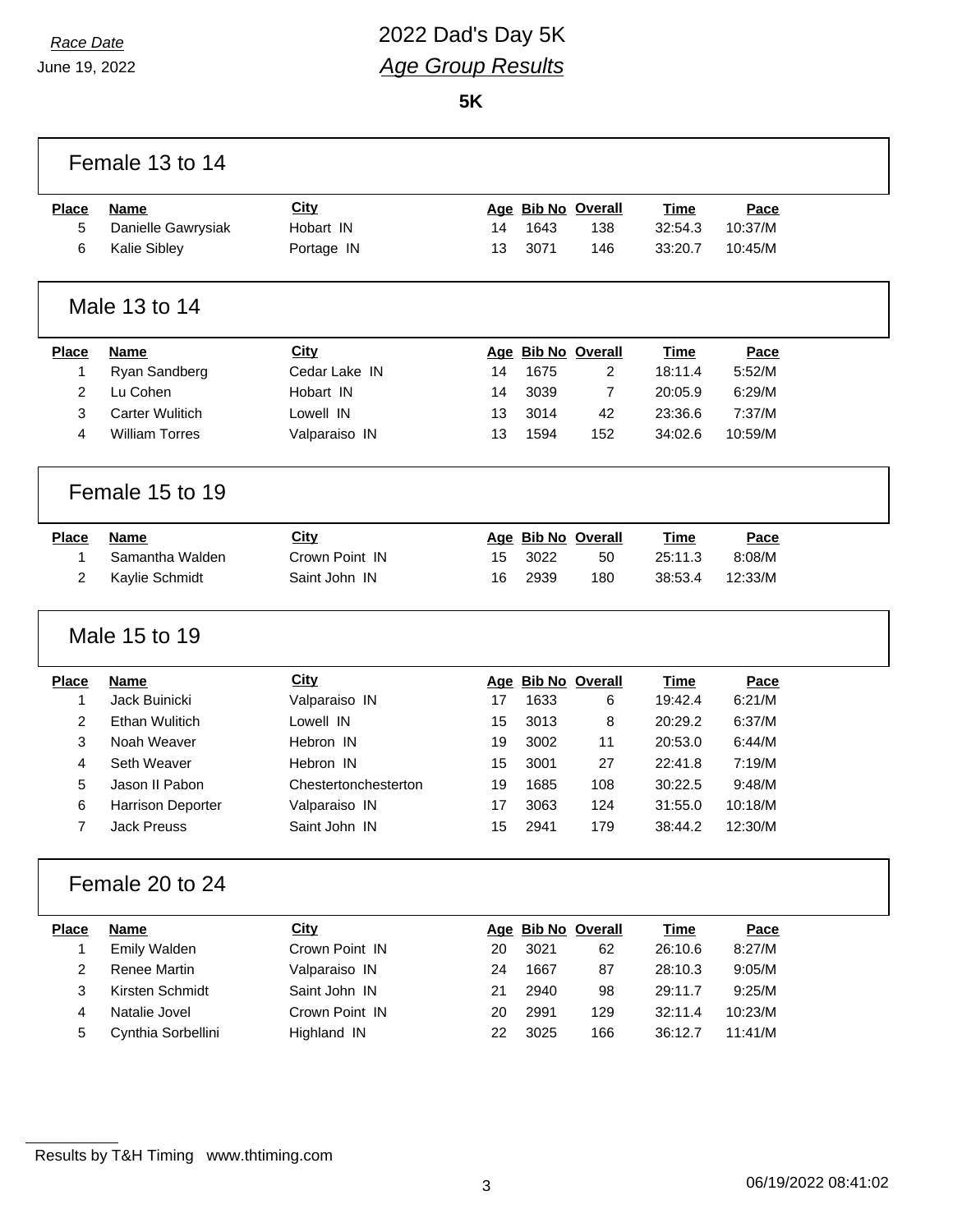#### *Race Date* 2022 Dad's Day 5K *Age Group Results*

**5K**

|                | Male 20 to 24           |                 |    |      |                    |             |         |  |
|----------------|-------------------------|-----------------|----|------|--------------------|-------------|---------|--|
| <b>Place</b>   | <b>Name</b>             | <b>City</b>     |    |      | Age Bib No Overall | <b>Time</b> | Pace    |  |
| 1              | <b>Addison Barnhill</b> | Highland IN     | 23 | 2943 | 3                  | 18:12.2     | 5:52/M  |  |
| 2              | Tyler Sorbellini        | Highland IN     | 24 | 3024 | 18                 | 21:53.6     | 7:04/M  |  |
| 3              | Aaron Corralez          | Merrillville IN | 24 | 3074 | 19                 | 22:01.1     | 7:06/M  |  |
| 4              | Jacob Wheeler           | Chesterton IN   | 21 | 2989 | 60                 | 25:57.2     | 8:22/M  |  |
| 5              | <b>Trenton Rhodes</b>   | Valparaiso IN   | 24 | 1646 | 75                 | 27:21.7     | 8:50/M  |  |
| 6              | Mark Fogle              | Valparaiso IN   | 24 | 3011 | 80                 | 27:34.9     | 8:54/M  |  |
| 7              | Collin Vannoort         | Portage IN      | 20 | 2948 | 104                | 30:05.9     | 9:43/M  |  |
|                | Female 25 to 29         |                 |    |      |                    |             |         |  |
| <b>Place</b>   | <b>Name</b>             | City            |    |      | Age Bib No Overall | <b>Time</b> | Pace    |  |
| 1              | Rachael Jenks           | Chesterton IN   | 27 | 1674 | 37                 | 23:12.5     | 7:29/M  |  |
| 2              | <b>Ashley Earle</b>     | Valparaiso IN   | 28 | 2925 | 100                | 29:31.5     | 9:31/M  |  |
| 3              | <b>Katie Hess</b>       | La Porte IN     | 27 | 2982 | 143                | 33:13.0     | 10:43/M |  |
| 4              | Jamie Major             | Portage IN      | 26 | 1668 | 182                | 39:31.9     | 12:45/M |  |
|                | Male 25 to 29           |                 |    |      |                    |             |         |  |
| <b>Place</b>   | <b>Name</b>             | <b>City</b>     |    |      | Age Bib No Overall | Time        | Pace    |  |
| 1              | Kyle Knabenhans         | Saint John IN   | 29 | 2983 | 109                | 30:26.2     | 9:49/M  |  |
| 2              | Max Zylstra             | Valparaiso IN   | 29 | 3035 | 118                | 31:05.0     | 10:02/M |  |
| 3              | Kyle Matthews           | Gary IN         | 29 | 3057 | 157                | 34:38.2     | 11:10/M |  |
|                | Female 30 to 34         |                 |    |      |                    |             |         |  |
| <b>Place</b>   | <b>Name</b>             | City            |    |      | Age Bib No Overall | <b>Time</b> | Pace    |  |
| 1              | Amy Maclejewski         | Hammond IN      | 32 | 2999 | 25                 | 22:21.5     | 7:13/M  |  |
| $\overline{c}$ | Samantha Bartucci       | Merrillville IN | 32 | 3037 | 36                 | 23:10.3     | 7:29/M  |  |
| 3              | Laura Fennell           | Valparaiso IN   | 34 | 1599 | 45                 | 24:25.0     | 7:53/M  |  |
| 4              | Catherine Herring       | Portage IN      | 32 | 3070 | 88                 | 28:15.5     | 9:07/M  |  |
| 5              | Laura Myers             | Wheatfield IN   | 32 | 3009 | 99                 | 29:21.6     | 9:28/M  |  |
| 6              | Jennifer Sandberg       | Cedar Lake IN   | 33 | 1676 | 130                | 32:16.4     | 10:25/M |  |
| 7              | Katie Trudeau           | Valparaiso IN   | 34 | 1630 | 134                | 32:24.2     | 10:27/M |  |
| 8              | Kandis Earle            | Lake Station IN | 32 | 2931 | 142                | 33:12.6     | 10:43/M |  |
| 9              | Bianca Passo            | Ogden Dunes IN  | 33 | 1656 | 150                | 33:46.6     | 10:54/M |  |
| 10             | <b>Tati Yurconic</b>    | Chesterton IN   | 32 | 1615 | 168                | 36:23.0     | 11:44/M |  |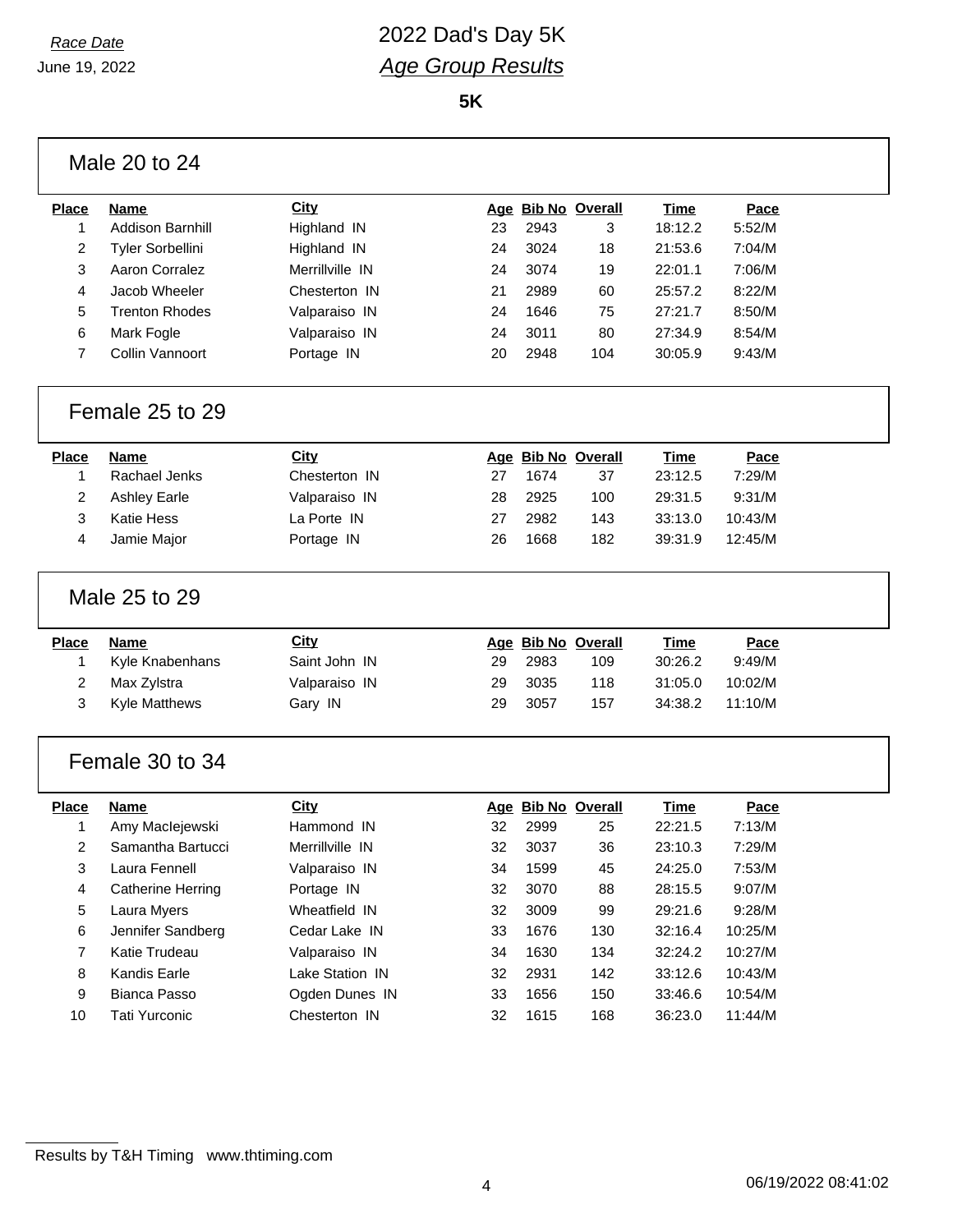# *Race Date* 2022 Dad's Day 5K *Age Group Results*

**5K**

|                | Male 30 to 34        |                  |    |      |                    |             |         |  |
|----------------|----------------------|------------------|----|------|--------------------|-------------|---------|--|
| <b>Place</b>   | Name                 | City             |    |      | Age Bib No Overall | <b>Time</b> | Pace    |  |
| 1              | Robert Johnson       | Michigan City IN | 33 | 3000 | 54                 | 25:25.4     | 8:12/M  |  |
|                | Female 35 to 39      |                  |    |      |                    |             |         |  |
| <b>Place</b>   | <b>Name</b>          | <b>City</b>      |    |      | Age Bib No Overall | Time        | Pace    |  |
| $\mathbf{1}$   | <b>Emily Deja</b>    | Bridgman MI      | 37 | 2920 | 24                 | 22:20.4     | 7:12/M  |  |
| $\overline{2}$ | Erica Mendia         | Lake Station IN  | 38 | 3065 | 39                 | 23:27.5     | 7:34/M  |  |
| 3              | Laura Seegers        | Demotte IN       | 36 | 3016 | 44                 | 24:20.3     | 7:51/M  |  |
| 4              | Sarah Veronesi       | Chesterton IN    | 38 | 3032 | 61                 | 26:05.6     | 8:25/M  |  |
| 5              | Marie Borman         | Valparaiso IN    | 39 | 3010 | 93                 | 29:03.9     | 9:23/M  |  |
| 6              | Jennifer Newell      | Portage IN       | 38 | 3061 | 103                | 29:56.4     | 9:39/M  |  |
| $\overline{7}$ | Valerie Pendergast   | Michigan City IN | 38 | 3036 | 148                | 33:41.2     | 10:52/M |  |
| 8              | Suzanna Kidder       | Valparaiso IN    | 39 | 3051 | 156                | 34:33.1     | 11:09/M |  |
| 9              | Kelly Ireland        | Kouts IN         | 36 | 1682 | 159                | 34:40.1     | 11:11/M |  |
| 10             | Meghan O'Brien       | Valparaiso IN    | 38 | 1600 | 163                | 35:03.0     | 11:18/M |  |
| 11             | Stephanie Valenzuela | Valparaiso IN    | 38 | 1693 | 170                | 36:36.0     | 11:48/M |  |
| 12             | Marellen Hattabaugh  | Valparaiso IN    | 39 | 2928 | 185                | 40:39.1     | 13:07/M |  |
| 13             | <b>Rachel Brazil</b> | Crown Point IN   | 38 | 3004 | 188                | 41:05.3     | 13:15/M |  |
| 14             | Lindy Adams Brockman | Valparaiso IN    | 38 | 1671 | 197                | 43:14.3     | 13:57/M |  |
| 15             | Kelly Kietzman       | Valparaiso IN    | 36 | 1698 | 199                | 44:16.7     | 14:17/M |  |
| 16             | Jennifer Rausch      | Chesterton IN    | 37 | 3046 | 205                | 45:56.3     | 14:49/M |  |
| 17             | Jennifer Ransom      | Valparaiso IN    | 36 | 1683 | 216                | 50:13.8     | 16:12/M |  |
| 18             | Jaclyn Barkow        | Valparaiso IN    | 39 | 2944 | 224                | 58:03.8     | 18:44/M |  |
|                | Male 35 to 39        |                  |    |      |                    |             |         |  |
| <b>Place</b>   | Name                 | <b>City</b>      |    |      | Age Bib No Overall | <b>Time</b> | Pace    |  |
| 1              | <b>Tim Gross</b>     | Demotte IN       | 38 | 2922 | 5                  | 19:12.8     | 6:12/M  |  |
| 2              | Adam White           | Valparaiso IN    | 37 | 1622 | 9                  | 20:37.0     | 6:39/M  |  |
| 3              | Michael Case         | Dyer IN          | 38 | 3038 | 10                 | 20:50.0     | 6:43/M  |  |
| 4              | Alexander Passo      | Ogden Dunes IN   | 35 | 1657 | 41                 | 23:33.6     | 7:36/M  |  |
| 5              | Derek Janik          | Highland IN      | 39 | 2981 | 43                 | 23:47.6     | 7:41/M  |  |
| 6              | Jeffrey Sandberg     | Cedar Lake IN    | 35 | 1677 | 175                | 37:25.8     | 12:04/M |  |
| $\overline{7}$ | Ryan Azbill          | Portage IN       | 38 | 2995 | 194                | 42:27.7     | 13:42/M |  |
| 8              | Dana Trudeau         | Schererville IN  | 38 | 1628 | 209                | 47:27.4     | 15:19/M |  |
|                | Female 40 to 44      |                  |    |      |                    |             |         |  |
| <b>Place</b>   | <b>Name</b>          | <b>City</b>      |    |      | Age Bib No Overall | <b>Time</b> | Pace    |  |
|                |                      |                  |    |      |                    |             |         |  |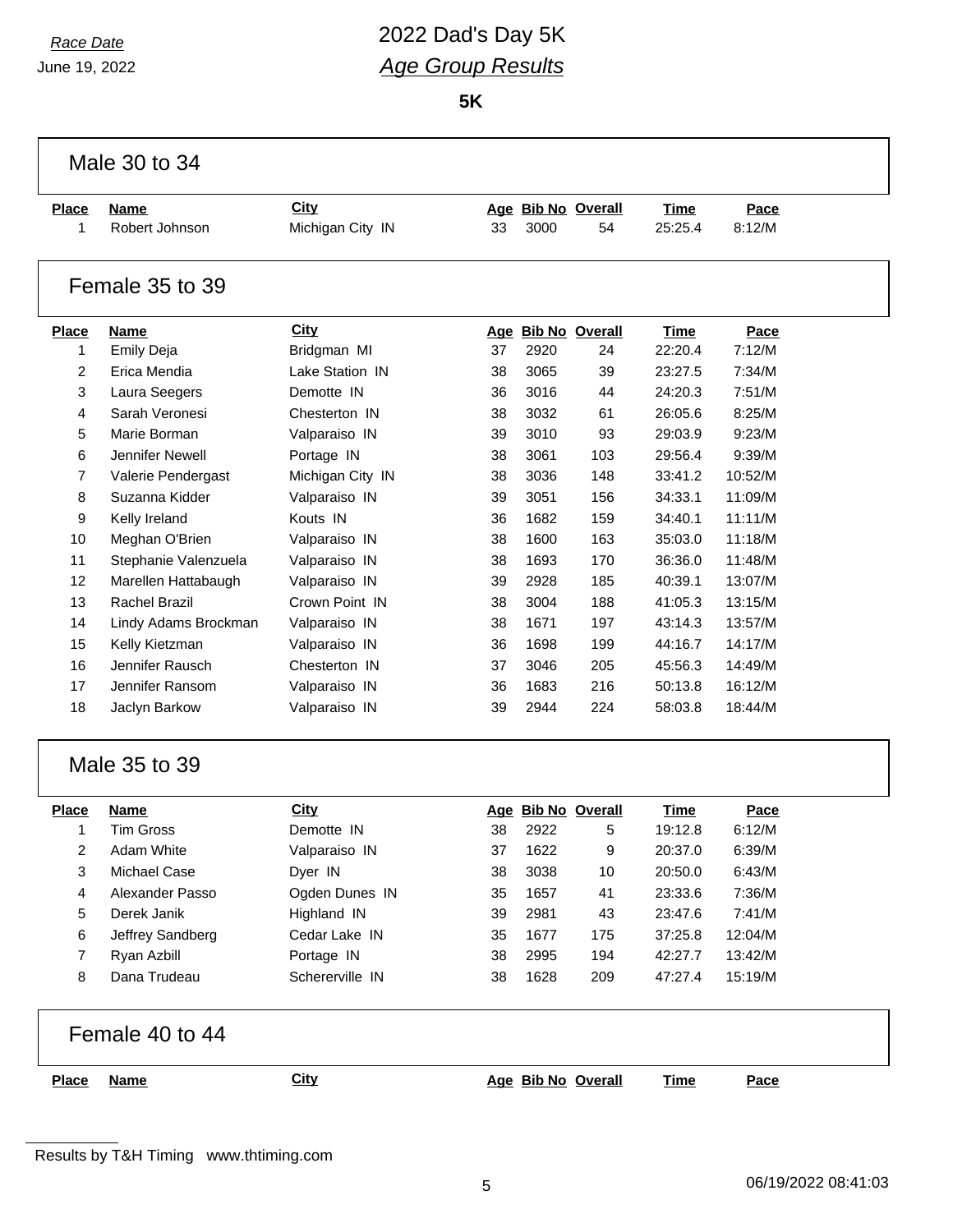### *Race Date* 2022 Dad's Day 5K *Age Group Results*

**5K**

| Female 40 to 44 |  |  |  |
|-----------------|--|--|--|
|-----------------|--|--|--|

| Place          | Name                | <b>City</b>        | <u>Age</u> |      | <b>Bib No Overall</b> | Time    | Pace    |
|----------------|---------------------|--------------------|------------|------|-----------------------|---------|---------|
|                | Suzanne Gesse       | Rolling Prairie IN | 42         | 2985 | 70                    | 26:53.9 | 8:41/M  |
| $\overline{2}$ | Keely Bell          | Munster IN         | 43         | 2947 | 91                    | 28:23.6 | 9:10/M  |
| 3              | Karen Turner        | Valparaiso IN      | 44         | 1662 | 96                    | 29:10.3 | 9:25/M  |
| 4              | Jamie Wolfe         | Hobart IN          | 42         | 3008 | 107                   | 30:17.2 | 9:46/M  |
| 5              | Valerie Lash        | Valparaiso IN      | 42         | 1664 | 140                   | 33:03.3 | 10:40/M |
| 6              | <b>Tammy Symmes</b> | Chesterton IN      | 43         | 2937 | 145                   | 33:18.3 | 10:45/M |
| 7              | Bethann Fabugais    | Valparaiso IN      | 41         | 1648 | 162                   | 34:42.2 | 11:12/M |
| 8              | Misti Howell        | Valparaiso IN      | 43         | 3041 | 169                   | 36:31.1 | 11:47/M |
| 9              | Amanda Szentesy     | Valparaiso IN      | 42         | 1655 | 173                   | 37:14.8 | 12:01/M |
| 10             | Molly Mooney        | Valparaiso IN      | 41         | 1696 | 178                   | 38:13.9 | 12:20/M |
| 11             | Kimberly Jackson    | Valparaiso IN      | 43         | 1653 | 186                   | 40:40.1 | 13:07/M |
| 12             | Jenifer Colville    | Chesterton IN      | 44         | 1609 | 192                   | 42:07.8 | 13:35/M |
| 13             | Meredith Brockman   | Valparaiso IN      | 41         | 1670 | 195                   | 42:58.5 | 13:52/M |
| 14             | Jenny Orsburn       | Chesterton IN      | 44         | 1597 | 204                   | 45:25.4 | 14:39/M |
| 15             | Melissa Goodall     | Saint John IN      | 41         | 2993 | 206                   | 47:05.6 | 15:12/M |
| 16             | Agnes Walden        | Crown Point IN     | 41         | 3019 | 207                   | 47:14.7 | 15:14/M |
| 17             | Angie Rushing       | Hobart IN          | 44         | 1618 | 213                   | 47:56.7 | 15:28/M |
| 18             | Melissa Ruacho      | Hammond IN         | 42         | 3015 | 215                   | 48:34.1 | 15:40/M |
| 19             | Jessica Dean        | Highland IN        | 40         | 1624 | 220                   | 53:03.5 | 17:07/M |
|                |                     |                    |            |      |                       |         |         |

#### Male 40 to 44

| <b>Place</b> | Name                      | <b>City</b>      | Age | <b>Bib No Overall</b> |     | Time      | Pace    |
|--------------|---------------------------|------------------|-----|-----------------------|-----|-----------|---------|
| 1            | Nick Lyman                | Valparaiso IN    | 42  | 1654                  | 20  | 22:09.3   | 7:09/M  |
| 2            | Ezra Burke                | Valparaiso IN    | 44  | 1616                  | 34  | 23:04.4   | 7:27/M  |
| 3            | Michael Rogers            | Valparaiso IN    | 44  | 1651                  | 38  | 23:16.6   | 7:31/M  |
| 4            | Jared Goodall             | Merrillville IN  | 40  | 2994                  | 49  | 24:45.4   | 7:59/M  |
| 5            | <b>Tim Murphey</b>        | Michigan City IN | 44  | 9969                  | 55  | 25:31.3   | 8:14/M  |
| 6            | Marc Peremans             | Saint Joseph MI  | 42  | 3003                  | 65  | 26:18.5   | 8:29/M  |
| 7            | Aaron Rausch              | Chesterton IN    | 43  | 3045                  | 77  | 27:26.0   | 8:51/M  |
| 8            | <b>Christopher Barkow</b> | Valparaiso IN    | 40  | 2945                  | 84  | 27:52.5   | 9:00/M  |
| 9            | Marc Piazza               | Chesterton IN    | 41  | 1614                  | 92  | 28:52.6   | 9:19/M  |
| 10           | <b>Brian Kidder</b>       | Valparaiso IN    | 42  | 3053                  | 110 | 30:27.0   | 9:49/M  |
| 11           | Joseph Wulitich           | Lowell IN        | 42  | 3012                  | 117 | 31:04.9   | 10:02/M |
| 12           | Jose Fierro               | Chesterton IN    | 44  | 1690                  | 151 | 33:51.2   | 10:55/M |
| 13           | Joe Walden                | Hobart IN        | 42  | 3017                  | 226 | 1:08:01.7 | 21:57/M |

Female 45 to 49

**Place Name City Age Bib No Overall Time Pace**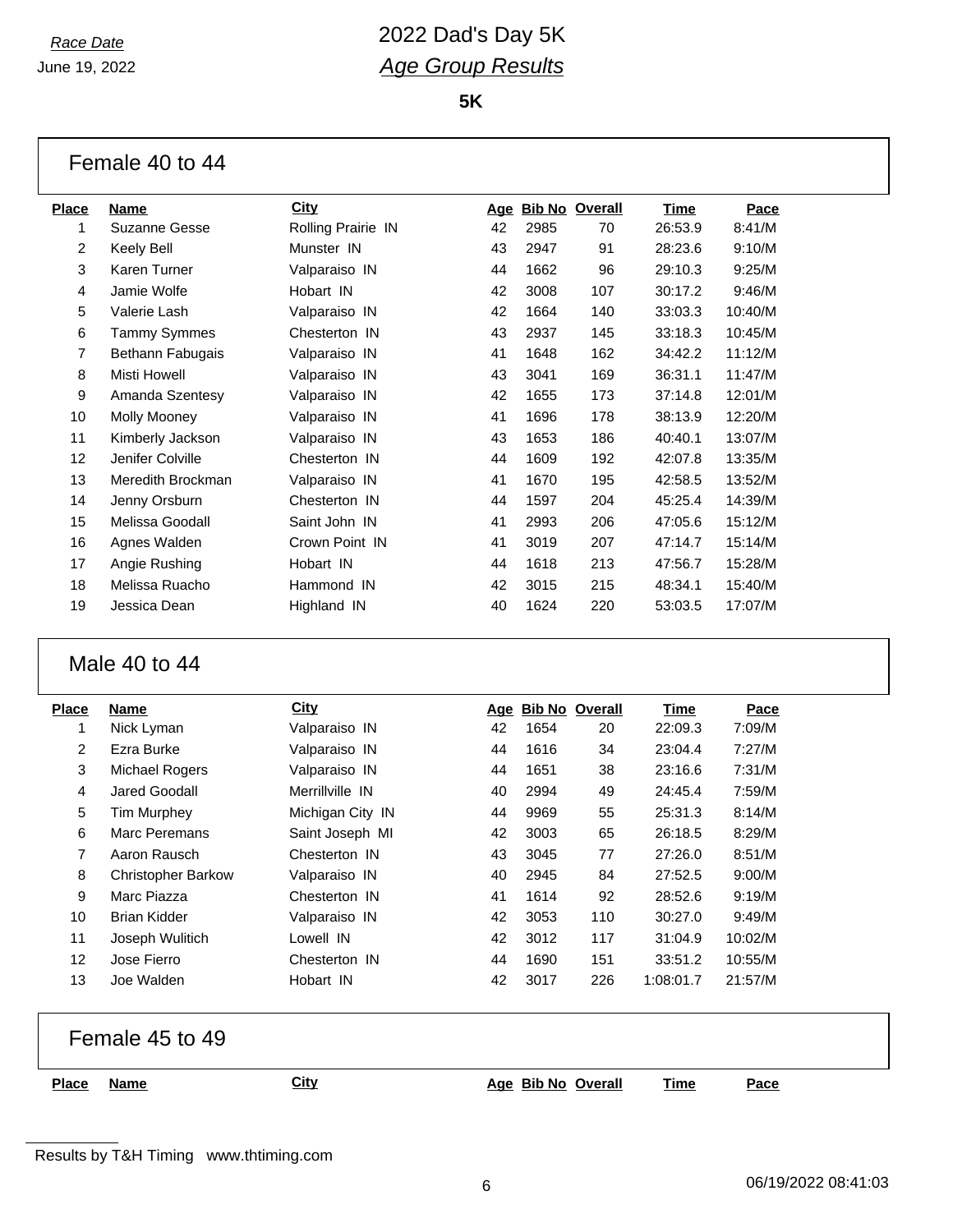#### *Race Date* 2022 Dad's Day 5K *Age Group Results*

**5K**

| Place | Name                   | City          | Age |      | <b>Bib No Overall</b> | Time    | Pace    |
|-------|------------------------|---------------|-----|------|-----------------------|---------|---------|
|       | Sara Bruner            | Valparaiso IN | 45  | 1691 | 47                    | 24:29.5 | 7:54/M  |
| 2     | Michele Parnell        | Portage IN    | 48  | 3066 | 48                    | 24:30.1 | 7:54/M  |
| 3     | <b>Brenda Chavez</b>   | Valparaiso IN | 45  | 1659 | 81                    | 27:35.5 | 8:54/M  |
| 4     | Becky Kreiger          | Kouts IN      | 49  | 1638 | 94                    | 29:05.0 | 9:23/M  |
| 5     | Maria Micka            | Valparaiso IN | 46  | 1687 | 119                   | 31:16.7 | 10:05/M |
| 6     | Amy Dolbeare           | La Porte IN   | 49  | 3006 | 137                   | 32:50.7 | 10:36/M |
| 7     | Tamara Betz            | Valparaiso IN | 48  | 2932 | 139                   | 33:02.5 | 10:40/M |
| 8     | Amanda Johnston        | Hobart IN     | 45  | 3042 | 164                   | 35:26.1 | 11:26/M |
| 9     | Deena Pidrak           | Valparaiso IN | 47  | 1625 | 183                   | 40:35.3 | 13:06/M |
| 10    | Andrea Maslanka        | Valparaiso IN | 48  | 1626 | 184                   | 40:35.5 | 13:06/M |
| 11    | Michelle Finch         | Hobart IN     | 48  | 2934 | 210                   | 47:44.8 | 15:24/M |
| 12    | Jane Cornelius         | Hobart IN     | 46  | 2936 | 211                   | 47:45.2 | 15:24/M |
| 13    | Jennifer Wells         | Hobart IN     | 48  | 2935 | 212                   | 47:49.0 | 15:26/M |
| 14    | Andrea Proulx Buinicki | Valparaiso IN | 49  | 1635 | 219                   | 53:00.2 | 17:06/M |
| 15    | Jennifer Wheeler       | Cedar Lake IN | 45  | 2988 | 222                   | 53:40.5 | 17:19/M |
|       |                        |               |     |      |                       |         |         |

#### Male 45 to 49

| Place | Name                   | City                 |    | Age Bib No Overall |                   | Time    | Pace    |
|-------|------------------------|----------------------|----|--------------------|-------------------|---------|---------|
| 1     | Thomas Walden          | Crown Point IN       | 48 | 3020               | $12 \overline{ }$ | 20:57.0 | 6:45/M  |
| 2     | Michael Schmidt        | Saint John IN        | 47 | 2938               | 21                | 22:09.8 | 7:09/M  |
| 3     | <b>Tom Glikis</b>      | Tinley Park IL       | 48 | 2992               | 52                | 25:16.5 | 8:09/M  |
| 4     | <b>Martin Buinicki</b> | Valparaiso IN        | 49 | 1634               | 67                | 26:26.9 | 8:32/M  |
| 5     | Andy Chavez            | Valparaiso IN        | 46 | 1658               | 71                | 26:59.4 | 8:42/M  |
| 6     | Michael Micka          | Valparaiso IN        | 46 | 1688               | 83                | 27:48.1 | 8:58/M  |
| 7     | Jason Pabon            | Chestertonchesterton | 47 | 1684               | 113               | 30:39.8 | 9:53/M  |
| 8     | Michael Hammonds       | Valparaiso IN        | 47 | 3034               | 123               | 31:48.7 | 10:16/M |
| 9     | Keith Anderson         | Valparaiso IN        | 46 | 3026               | 141               | 33:07.1 | 10:41/M |
| 10    | John Huneycutt         | Valparaiso IN        | 48 | 2933               | 144               | 33:17.9 | 10:45/M |
| 11    | Sean Lee               | Valparaiso IN        | 48 | 1649               | 160               | 34:41.4 | 11:11/M |
| 12    | <b>Brigs Vannoort</b>  | Portage IN           | 47 | 2949               | 167               | 36:19.7 | 11:43/M |
| 13    | Daymon Johnston        | Hobart IN            | 45 | 3043               | 171               | 36:40.3 | 11:50/M |
|       |                        |                      |    |                    |                   |         |         |

#### Female 50 to 54

| Place | Name           | <u>City</u>    |    | Age Bib No Overall |     | Time    | Pace   |
|-------|----------------|----------------|----|--------------------|-----|---------|--------|
|       | Francie Bean   | Valparaiso IN  | 50 | 1636               | 58  | 25:51.0 | 8:20/M |
|       | Sue Hill       | Crown Point IN | 54 | 1611               | 78  | 27:32.1 | 8:53/M |
|       | Paula George   | Valparaiso IN  | 50 | 1619               | 95  | 29:05.4 | 9:23/M |
|       | Michele Zurisk | Cedar Lake IN  | 51 | 3059               | 102 | 29:43.4 | 9:35/M |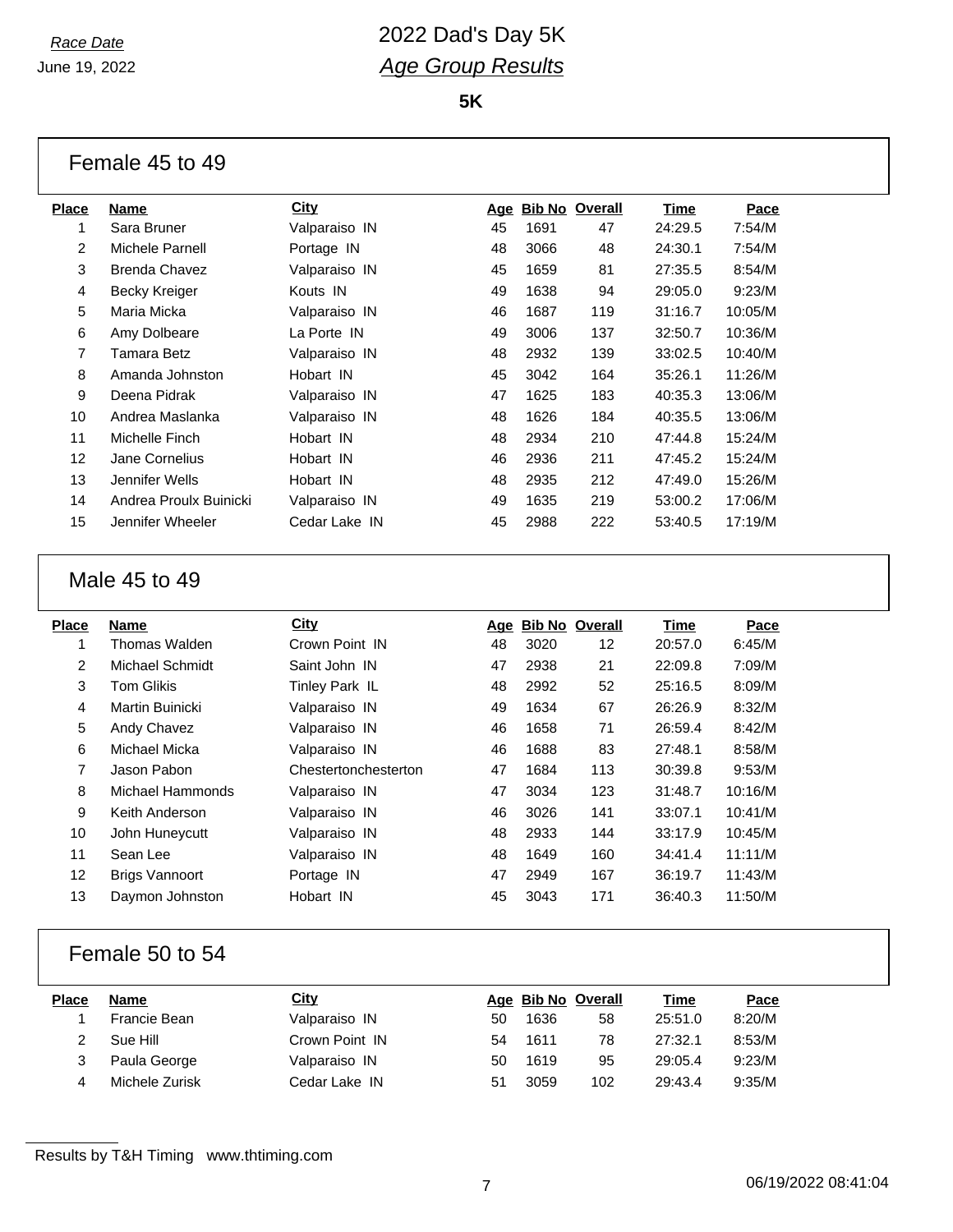### *Race Date* 2022 Dad's Day 5K *Age Group Results*

**5K**

|              | Female 50 to 54         |                  |    |      |                    |             |         |
|--------------|-------------------------|------------------|----|------|--------------------|-------------|---------|
| <b>Place</b> | <b>Name</b>             | <b>City</b>      |    |      | Age Bib No Overall | Time        | Pace    |
| 5            | Amy Cooley              | Chicago IL       | 54 | 3029 | 131                | 32:19.3     | 10:26/M |
| 6            | <b>Teresa Weiler</b>    | Valparaiso IN    | 52 | 1666 | 177                | 38:08.3     | 12:18/M |
| 7            | April Trinosky-Curtis   | Hobart IN        | 54 | 3050 | 190                | 41:33.6     | 13:24/M |
| 8            | Laura Halt              | Saint John IN    | 51 | 3023 | 201                | 44:43.1     | 14:26/M |
|              | Male 50 to 54           |                  |    |      |                    |             |         |
| <b>Place</b> | <b>Name</b>             | <b>City</b>      |    |      | Age Bib No Overall | <b>Time</b> | Pace    |
| 1            | Skip Woldt              | Valparaiso IN    | 53 | 1699 | 22                 | 22:11.8     | 7:10/M  |
| 2            | <b>Bob Zalud</b>        | Valparaiso IN    | 53 | 1621 | 28                 | 22:42.7     | 7:20/M  |
| 3            | <b>Gregory McNair</b>   | Michiana MI      | 53 | 2997 | 29                 | 22:48.9     | 7:22/M  |
| 4            | Patrick Cosgrove        | Valparaiso IN    | 54 | 9968 | 46                 | 24:28.3     | 7:54/M  |
| 5            | Craig Rhodes            | Valparaiso IN    | 53 | 1647 | 76                 | 27:22.1     | 8:50/M  |
| 6            | William Laramie         | Hammond IN       | 50 | 2924 | 79                 | 27:34.2     | 8:54/M  |
| 7            | Alan Jones              | Valparaiso IN    | 51 | 1692 | 101                | 29:32.7     | 9:32/M  |
| 8            | John Zurisk             | Cedar Lake IN    | 54 | 3060 | 111                | 30:32.3     | 9:51/M  |
| 9            | Jeff Balon              | Valparaiso IN    | 53 | 3062 | 125                | 31:56.6     | 10:18/M |
| 10           | <b>Raymond Martinez</b> | Porter IN        | 51 | 2987 | 127                | 32:08.0     | 10:22/M |
| 11           | Johnny Stimley          | Michigan City IN | 52 | 3072 | 165                | 35:59.1     | 11:36/M |
| 12           | Jerome Weiler           | Valparaiso IN    | 52 | 1665 | 181                | 39:26.0     | 12:43/M |
| 13           | Jack Colville           | Chesterton IN    | 52 | 1608 | 193                | 42:09.9     | 13:36/M |
| 14           | Jaime Corralez          | Portage IN       | 53 | 1686 | 223                | 57:38.2     | 18:36/M |
|              | Female 55 to 59         |                  |    |      |                    |             |         |
| <b>Place</b> | <b>Name</b>             | <b>City</b>      |    |      | Age Bib No Overall | <b>Time</b> | Pace    |
| 1            | Kerri McKay             | Valparaiso IN    | 55 | 1610 | 64                 | 26:18.3     | 8:29/M  |
| 2            | Monica Conrad           | Westville IN     | 57 | 3067 | 82                 | 27:47.7     | 8:58/M  |
| 3            | Colleen Minch           | Valparaiso IN    | 55 | 1640 | 89                 | 28:15.9     | 9:07/M  |
| 4            | Marianne Groth          | St. Joseph MI    | 58 | 1632 | 149                | 33:44.1     | 10:53/M |
| 5            | Mary Manfredo           | Valparaiso IN    | 56 | 1661 | 153                | 34:07.6     | 11:01/M |
| 6            | <b>Bridget Barnhill</b> | Highland IN      | 55 | 2942 | 172                | 37:11.7     | 12:00/M |
| 7            | <b>Mikell Drobac</b>    | Chesterton IN    | 57 | 1694 | 174                | 37:19.2     | 12:02/M |
|              | Male 55 to 59           |                  |    |      |                    |             |         |
| <b>Place</b> | <b>Name</b>             | City             |    |      | Age Bib No Overall | <b>Time</b> | Pace    |
| 1            | Steve Lawson            | Valparaiso IN    | 56 | 3044 | 26                 | 22:30.7     | 7:16/M  |
| 2            | Ken Borowski            | Saint John IN    | 55 | 2917 | 31                 | 22:56.0     | 7:24/M  |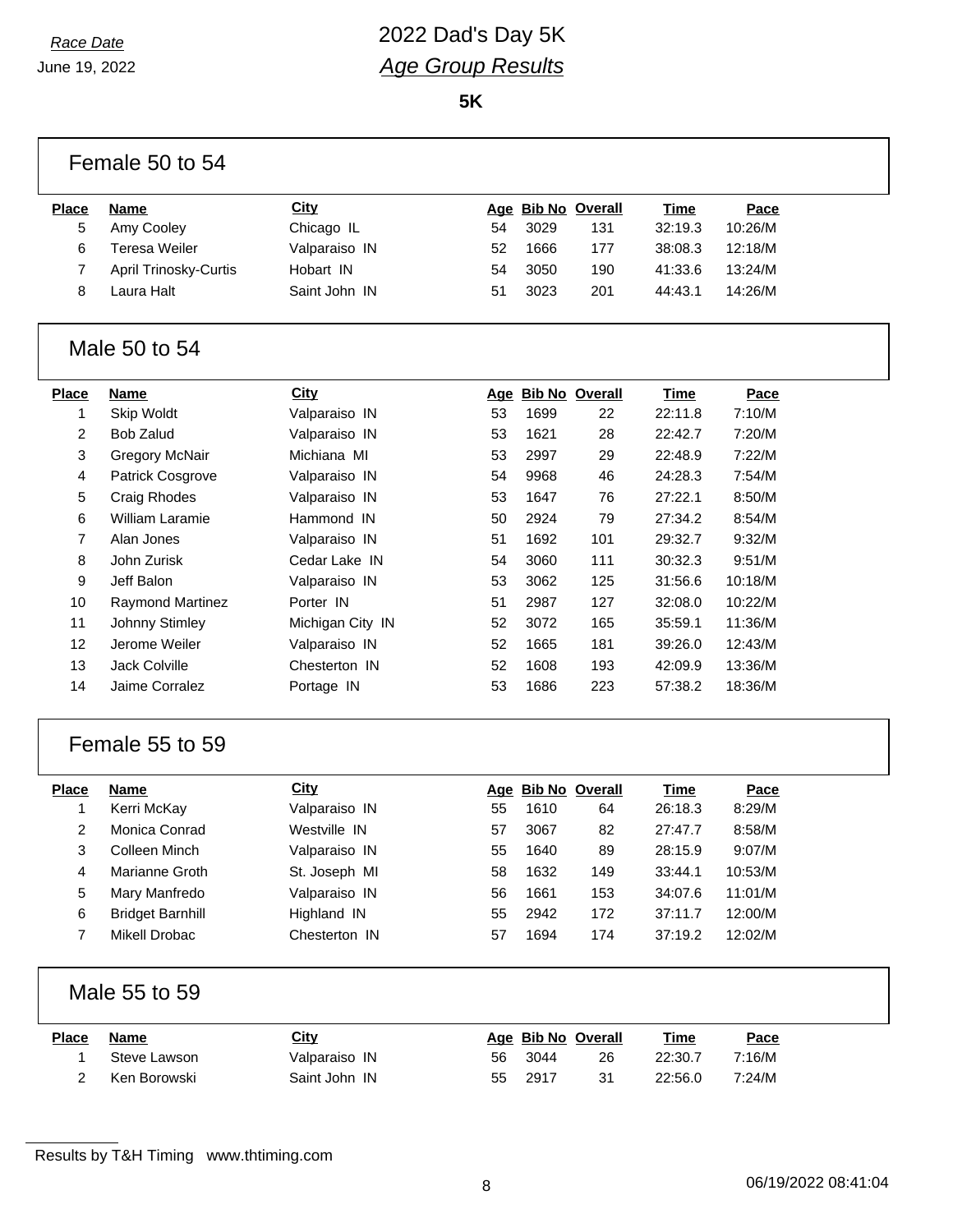#### *Race Date* 2022 Dad's Day 5K *Age Group Results*

**5K**

| Male 55 to 59   |                         |                  |    |      |                    |             |         |  |
|-----------------|-------------------------|------------------|----|------|--------------------|-------------|---------|--|
| <b>Place</b>    | <b>Name</b>             | City             |    |      | Age Bib No Overall | <b>Time</b> | Pace    |  |
| 3               | <b>Tom Courtney</b>     | Portage IN       | 55 | 2984 | 35                 | 23:07.8     | 7:28/M  |  |
| 4               | Kyle Johns              | Chesterton IN    | 57 | 1652 | 51                 | 25:13.5     | 8:08/M  |  |
| 5               | <b>Nicholas Perkins</b> | Crown Point IN   | 57 | 2916 | 56                 | 25:33.2     | 8:15/M  |  |
| 6               | Matt Workman            | Chesterton IN    | 55 | 1680 | 66                 | 26:25.0     | 8:31/M  |  |
| 7               | Jeff Peterson           | Grant Park IL    | 58 | 2926 | 69                 | 26:53.1     | 8:40/M  |  |
| 8               | <b>Scott Senour</b>     | Portage IN       | 58 | 1695 | 90                 | 28:22.3     | 9:09/M  |  |
| 9               | <b>Steve Waltz</b>      | Chesterton IN    | 56 | 2950 | 112                | 30:32.8     | 9:51/M  |  |
| 10              | <b>Wade Boise</b>       | Chesterton IN    | 58 | 1617 | 114                | 30:42.0     | 9:54/M  |  |
| 11              | Tom Fela                | Chesterton IN    | 59 | 2927 | 158                | 34:40.0     | 11:11/M |  |
| 12              | <b>Steve Sanchez</b>    | Portage IN       | 57 | 1681 | 176                | 38:01.4     | 12:16/M |  |
| Female 60 to 64 |                         |                  |    |      |                    |             |         |  |
| <b>Place</b>    | <b>Name</b>             | City             |    |      | Age Bib No Overall | Time        | Pace    |  |
| 1               | <b>Bette Hagerty</b>    | Playa Del Rey CA | 63 | 2990 | 57                 | 25:46.5     | 8:19/M  |  |
| 2               | <b>April Hardesty</b>   | Valparaiso IN    | 64 | 1639 | 115                | 30:53.1     | 9:58/M  |  |
| 3               | Sue Brown Nickerson     | Valparaiso IN    | 61 | 2986 | 122                | 31:36.7     | 10:12/M |  |
| 4               | Laura Derrow            | Lowell IN        | 61 | 3028 | 133                | 32:23.9     | 10:27/M |  |
| 5               | Margaret Sikora-Black   | Valparaiso IN    | 62 | 1593 | 161                | 34:42.0     | 11:12/M |  |
| 6               | Karen Gay               | Valparaiso IN    | 62 | 1637 | 196                | 43:13.4     | 13:57/M |  |
| Male 60 to 64   |                         |                  |    |      |                    |             |         |  |
| <b>Place</b>    | <b>Name</b>             | City             |    |      | Age Bib No Overall | <b>Time</b> | Pace    |  |
| 1               | <b>Ruben Sanchez</b>    | Lake Station IN  | 64 | 3030 | 33                 | 23:03.6     | 7:26/M  |  |
| 2               | David Moore             | Ogden Dunes IN   | 61 | 1645 | 40                 | 23:32.2     | 7:36/M  |  |
| 3               | <b>Patrick Barnhill</b> | Highland IN      | 61 | 2946 | 225                | 58:04.8     | 18:44/M |  |
| Female 65 to 69 |                         |                  |    |      |                    |             |         |  |
| <b>Place</b>    | <b>Name</b>             | City             |    |      | Age Bib No Overall | <b>Time</b> | Pace    |  |
| 1               | Kathy Hilbrich          | Chesterton IN    | 68 | 1598 | 105                | 30:14.0     | 9:45/M  |  |
| $\overline{2}$  | Janet Rotz              | Dyer IN          | 68 | 2929 | 128                | 32:10.7     | 10:23/M |  |
| 3               | Joyce Einikis           | Valparaiso IN    | 66 | 1612 | 198                | 43:14.5     | 13:57/M |  |
| 4               | Linda Levenson          | Valparaiso IN    | 68 | 1613 | 214                | 48:30.6     | 15:39/M |  |
| 5               | Nancy Ross              | Highland IN      | 66 | 1623 | 221                | 53:03.5     | 17:07/M |  |